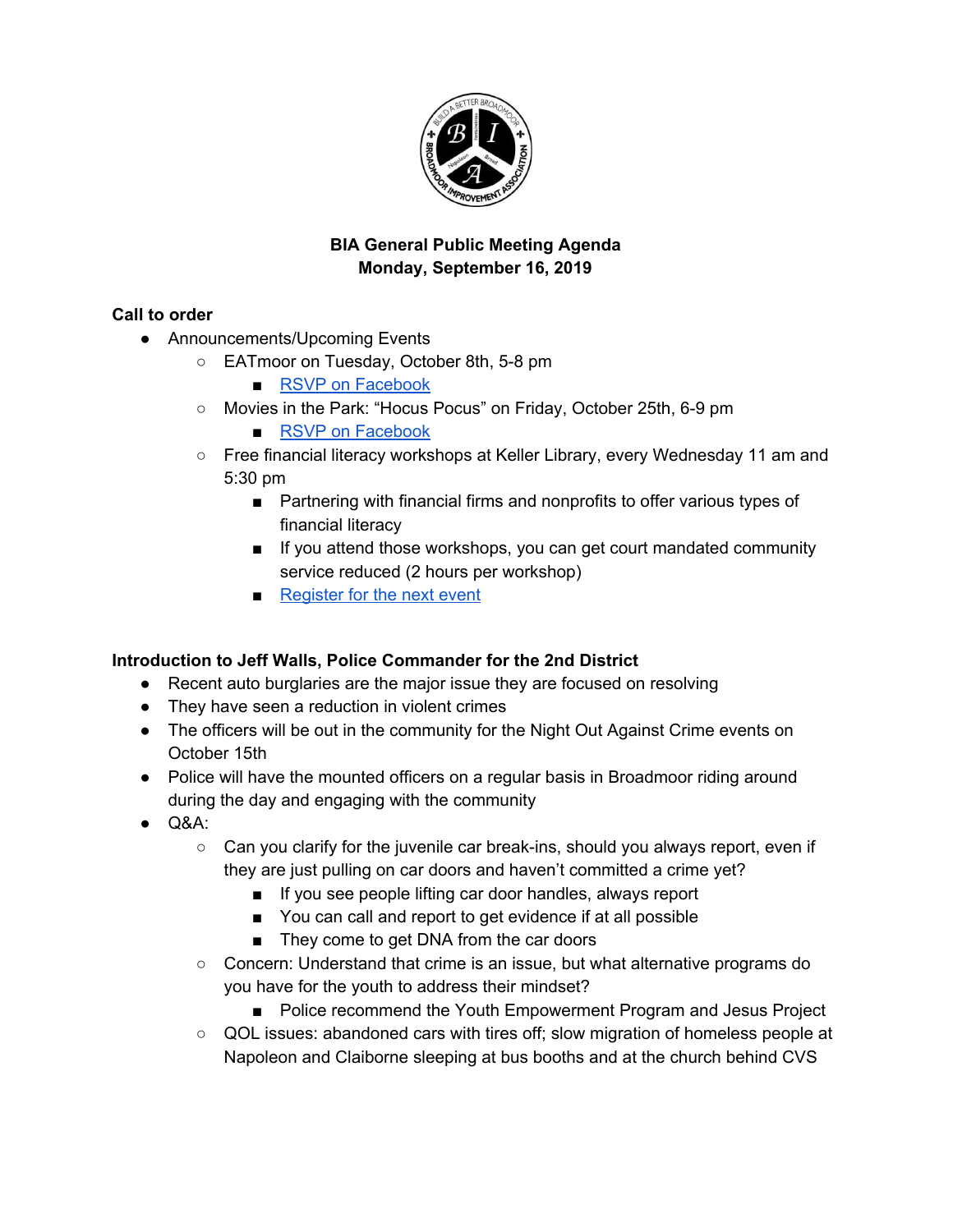

- They have the right to be out there, be homeless and beg. The police can only do anything if they are aggressive. They can also refer organizations to help them find housing if that is what they are interested in.
- Report all Quality of Life issues to [NOLA](https://nola311.org/) 311
- Have you noticed particular vehicles that get targeted?
	- Mostly just looking for unlocked cars
	- They like F150s and target them
	- o If you have video or cameras, please register with [SafeCamNOLA](https://www.safecamnola.com/)

## **Introduction to the BIA's new Executive Director Sarah Pritchard with Q&A**

- Sarah moved to New Orleans four months ago from Oakland, CA.
- She has over a decade of nonprofit and community building experience and also works as a community pastor; she has a jail and prison ministry that she does with her partner.
- She is looking forward to building relationships in the neighborhood, her door is open for concerns. Call or send an email to meet with her at any time:
	- Phone: 504-249-5130
	- Email: sarahp@broadmoorimprovement.com

## **Operation Spark presentation - Cortez Washington, Admissions and Outreach Coordinator**

- [Operation](https://operationspark.org/) Spark is a 501(c)3 that provides a workforce development program that trains people to become software developers.
- They are offering a prep session starting on October 14th and Orientation occurring October 10th.
- Seven months of training can prepare you for lucrative jobs in software at major companies
- $\bullet$  Q&A:
	- What is the cost of the program?
		- Adult workforce program:
			- Prep: 2 week free introduction to coding
			- Bootcamp: 5 weeks, 60-hour program (\$825)
			- Immersion: 15-16 weeks, full-time program (\$11,500)
		- They offer payment plans, low-interest lending partner, grant funding is available to help (in-house).
	- What is the criteria to join?
		- You need to have basic technology experience.
		- You don't need a college degree, just a high school diploma.
	- Where are you located?
		- Their program is offered at 2733 Esplanade Ave, 3rd floor